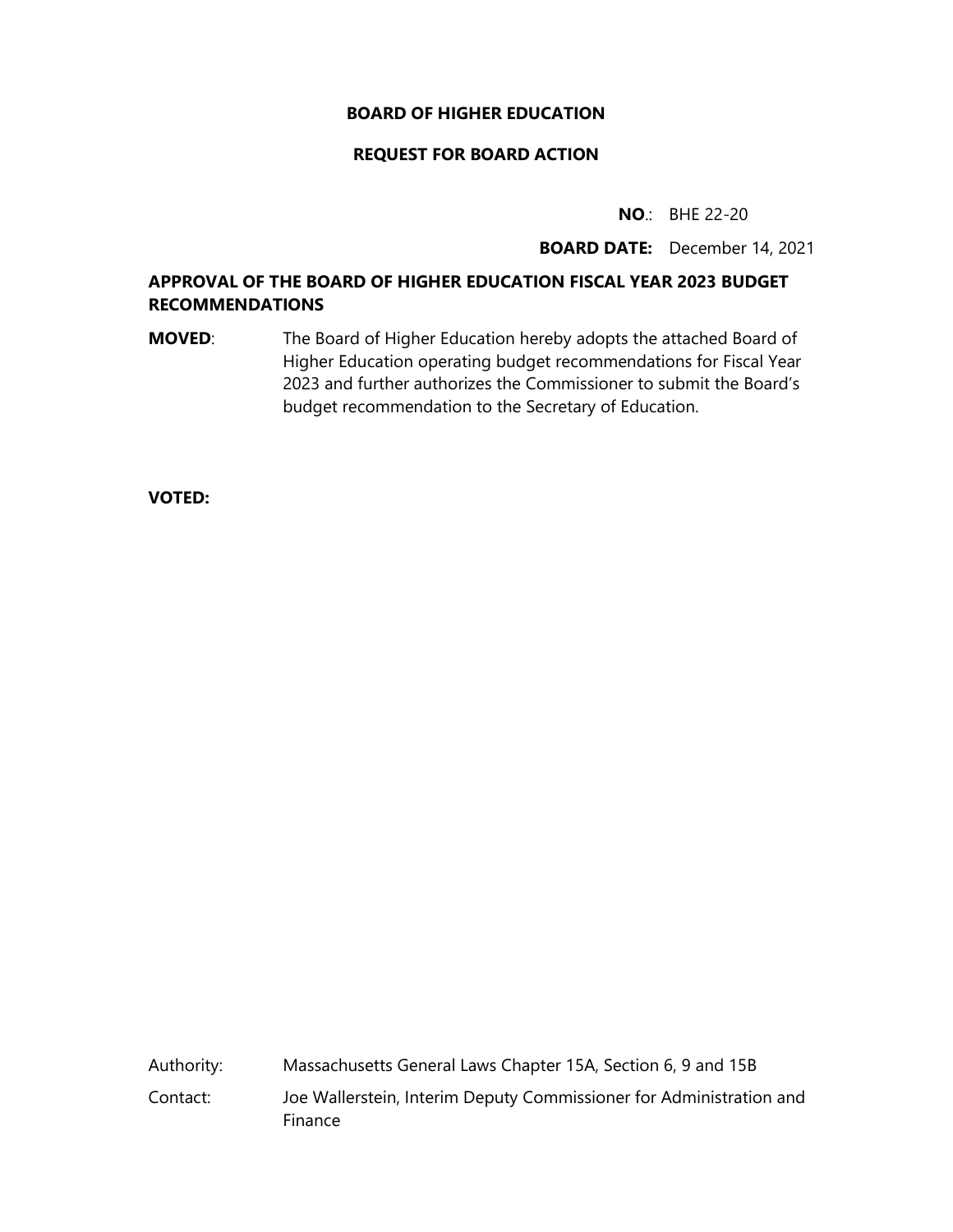#### **Background**

Each year prior to the start of the annual state budget cycle, the Board approves and submits a budget recommendation for the upcoming fiscal year to the Secretary of Education. This request includes funding for the State Universities and Community Colleges as well as the programs administered by the Department of Higher Education. The proposed budget, along with the budget narrative, is attached.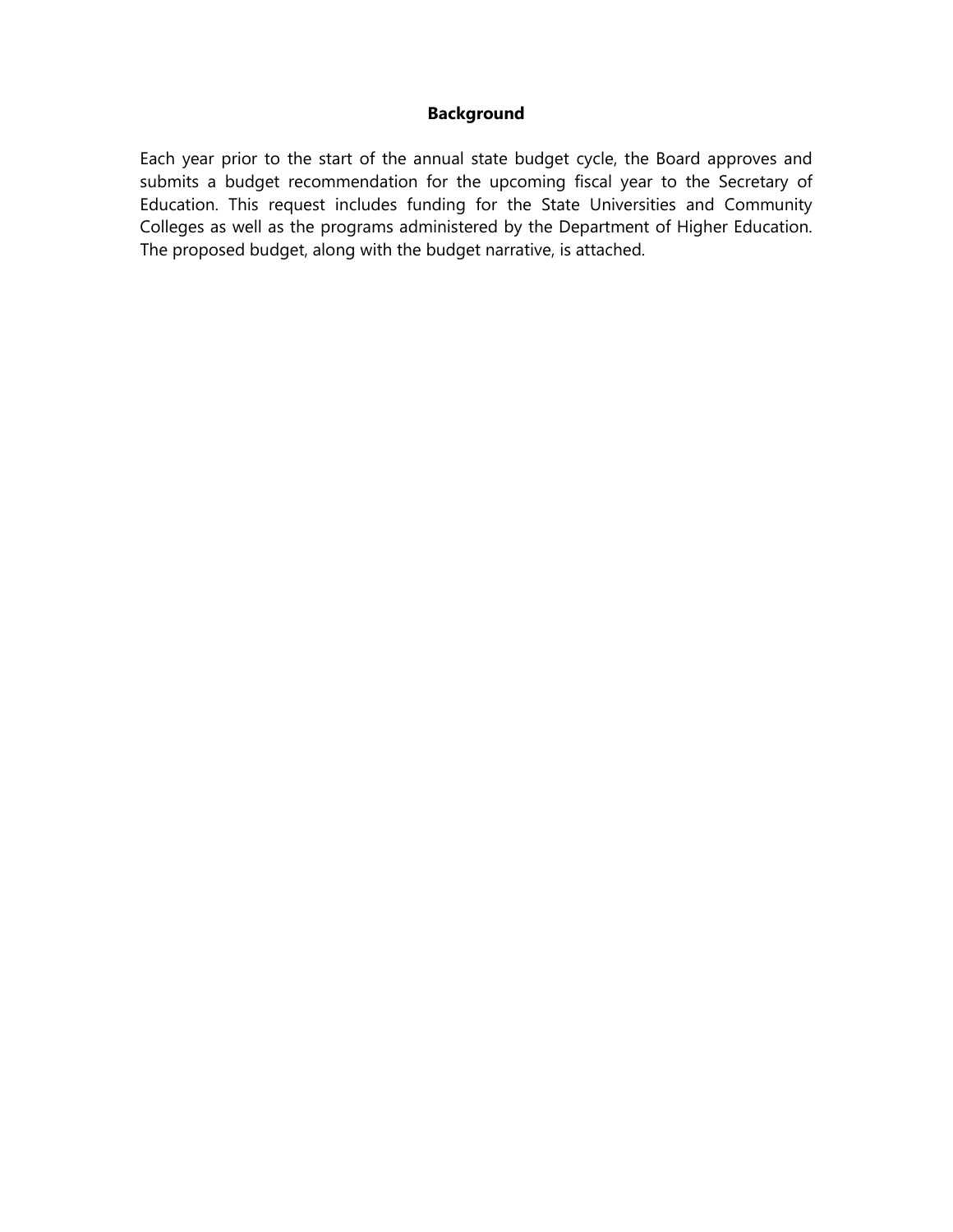

Massachusetts Board of Higher Education

# **FY23 Budget Recommendation**

**December 2021**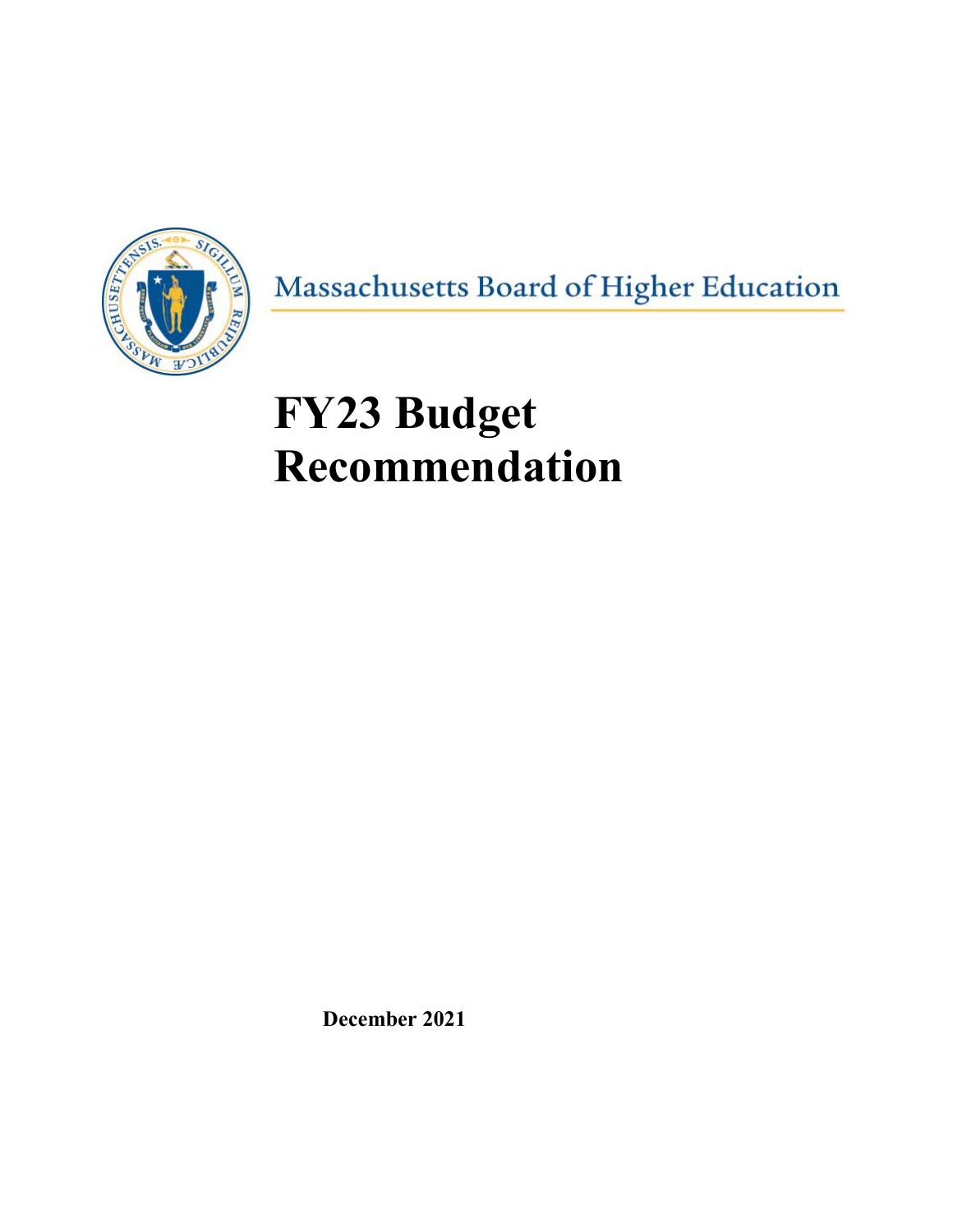### Massachusetts Board of Higher Education

### FY23 Budget Recommendations

| <b>Administration</b>                                                              |
|------------------------------------------------------------------------------------|
|                                                                                    |
|                                                                                    |
| <b>Financial Aid</b>                                                               |
|                                                                                    |
|                                                                                    |
|                                                                                    |
|                                                                                    |
| <b>Student Pathways and Supports</b>                                               |
|                                                                                    |
|                                                                                    |
|                                                                                    |
|                                                                                    |
|                                                                                    |
|                                                                                    |
| Performance, Innovation, and Accountability                                        |
|                                                                                    |
|                                                                                    |
| <b>Miscellaneous</b>                                                               |
|                                                                                    |
|                                                                                    |
| <b>State Universities and Community Colleges</b>                                   |
|                                                                                    |
| <b>Appendices</b>                                                                  |
|                                                                                    |
| Appendix B: FY23 Budget Recommendation - Community Colleges and State Universities |
|                                                                                    |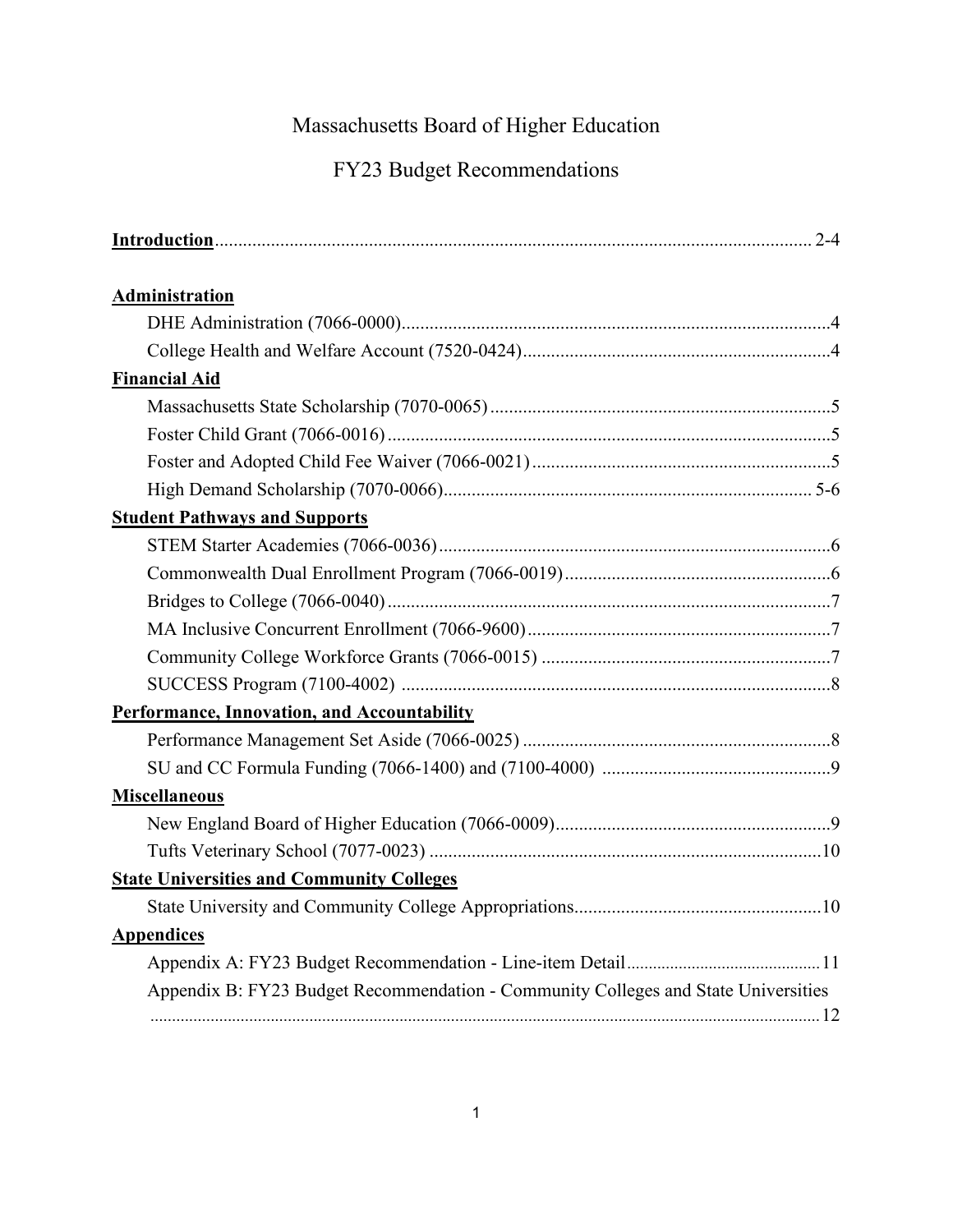#### **Introduction**

Each year before starting the annual budget cycle, the Board of Higher Education (BHE) must submit to the Secretary of Education a budget request for the upcoming fiscal year. Typically, these recommendations are framed in the context of current fiscal year commitments, which provide a set of common understandings about current commitments and lay the foundation for future possibilities. The COVID-19 pandemic presented a continued challenge to both society and state budgets in the prior fiscal year. While declining infection rates in Massachusetts combined with partial reopening give some hope for a return to normalcy, much still remains uncertain about the virus' long-term effects on our economy. Both public and private higher education continued to experience declining enrollment, and revenue losses related to the impact. In 2020, Massachusetts public colleges and universities saw a 6.9% decline among all undergraduate students, but these declines were more pronounced at the state's Community Colleges (-11.3%) and State Universities (-8.3%). These trends have continued across all three segments in 2021. Public institutions must strengthen systems and supports to retain students, particularly, Massachusetts' racially minoritized students, who have been more impacted by the pandemic.

Leaders at our public colleges and universities continue to develop innovative solutions to many of these challenges, some that existed prior to the pandemic challenges. The FY22 budget included many significant investments aimed at eliminating unmet financial need through expanded scholarships, increased funding to improve enrollment through early college programs, and a significant investment in student support services to ensure that the Commonwealth does not continue to fail students who have historically been excluded from higher education.

At the three-year anniversary of the Equity Agenda, the FY23 budget recommendation seeks to strengthen its commitment to mitigating the effects of systemic racism and the principles of equity by proposing a budget that seeks to improve public higher education completion rates for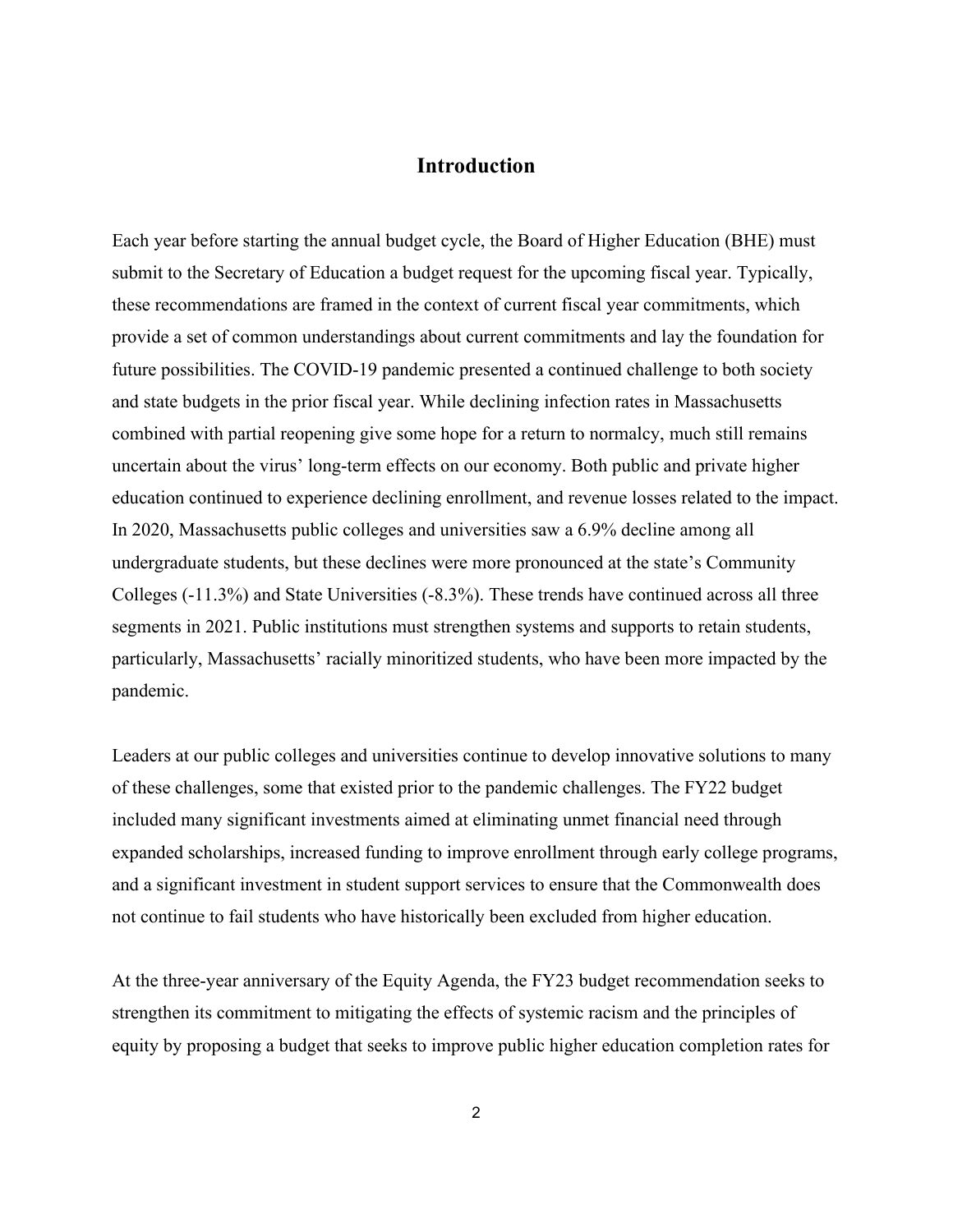Black and Latinx students. The FY23 annual budget recommendation to the Secretary includes specific proposals to provide ongoing support for critical commitments and proposed increases in funding for programs that align with and support the Equity Agenda by addressing the inequitable distribution of financial resources and building upon evidence-based policies and programs that will improve institutional outcomes for racially minoritized students in the areas such as access, retention, and completion.

#### *Financial Aid*

A key focus in recent years has been to develop strategies to address the growing financial costs of public higher education. Expanding the MassGrant Plus program has been a key component of this strategy since FY19. Mass Grant Plus is a last-dollar aid program that covers the unfunded portion of the direct costs of instruction (tuition, fees, and a stipend for books and supplies) after accounting for Expected Family Contribution (EFC) and non-loan public aid from federal, state, and institutional sources. MassGrant Plus began at the Community Colleges and was an important step taken toward addressing the annual unmet need for tuition and fees for approximately 7,000 students.

Funding increases in subsequent budgets allowed the Department to extend the program to State Universities. State universities received \$5M and \$10M in FY21 and FY22 respectively, enabling these institutions to provide financial resources to a number of students who demonstrated unmet need. While the additional funds in FY22 helped to significantly address unmet need of students at the State Universities, it did not eliminate the shortfall or address unmet need for students enrolled at the University of Massachusetts.

The FY23 Board of Higher Education budget seeks funding to expand MassGrant Plus to all public colleges and universities in the Commonwealth by recommending an increase of \$25.2M above the FY22 MassGrant Plus funding level by \$17.1M.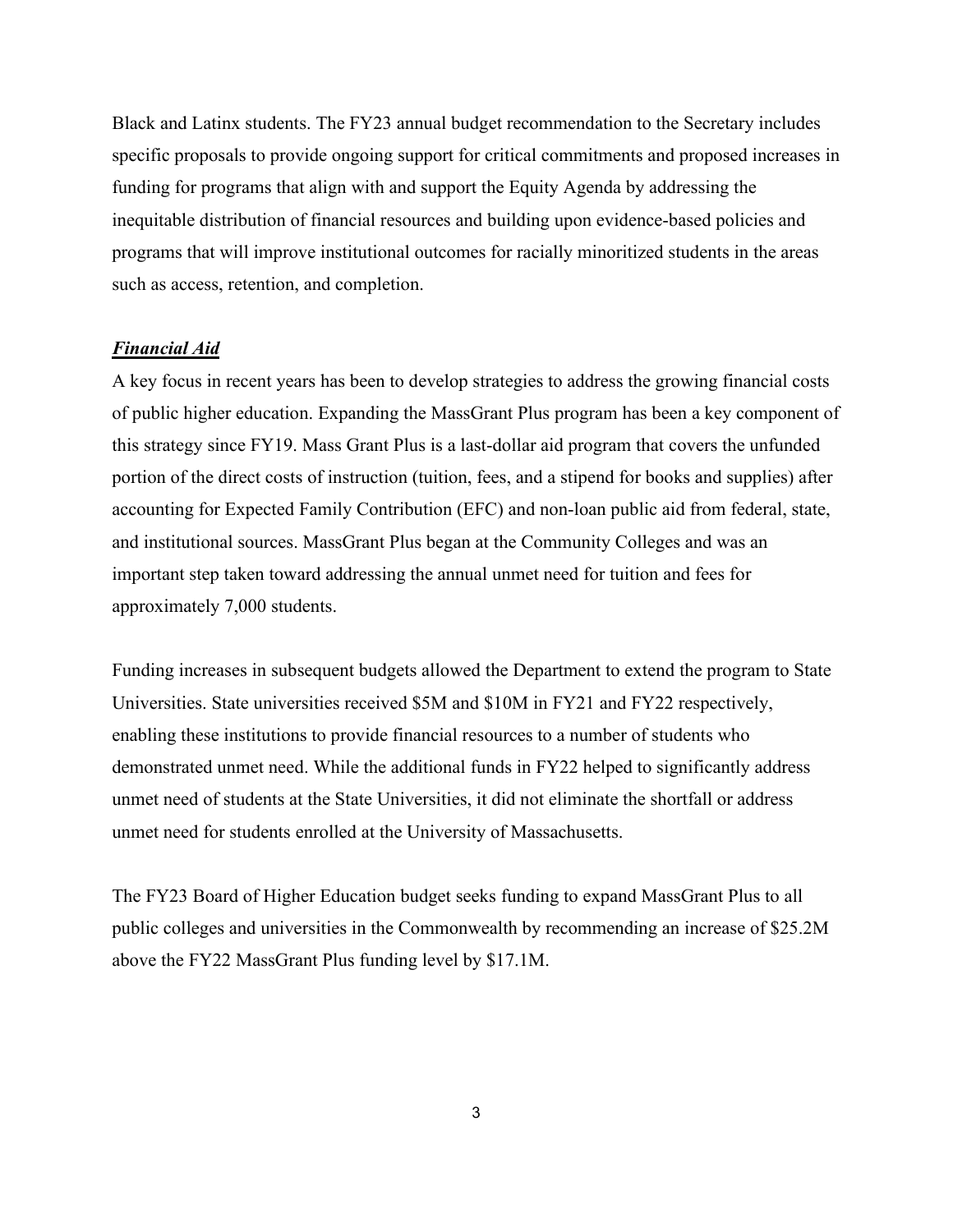|                             | <b>Students</b> |                          |                        |                 |
|-----------------------------|-----------------|--------------------------|------------------------|-----------------|
| Segment                     | Impacted        | <b>FY22 GAA Budget</b>   | <b>FY23 BHE Budget</b> | <b>Increase</b> |
| <b>Community College</b>    | 7.000           | 7,100,000                | 7,300,000              | 200,000         |
| <b>State Universities</b>   | 8.000           | 10,000,000               | 18,000,000             | \$8,000,000     |
| University of Massachusetts | 7,200           | $\overline{\phantom{a}}$ | 17,000,000             | \$17,000,000    |
| Total                       | 22,200          | 17,100,000               | 42,300,000             | \$25,200,000    |

\*Based on three year average data

This significant total investment in financial assistance seeks eliminate the unmet need of Pelleligible students at all of the public campuses across the Commonwealth, by removing a cost barrier for approximately 22,200 students.

#### *Early College Commitment*

 To adequately support the goals of the Equity Agenda, however, the Commonwealth must also address inequities in the full array of structures, programs, and services intended to support students in achieving their higher education goals. The budget recommendation for FY23 builds upon key investments and commitments from FY22 to begin addressing these inequities. The additional \$4M in funding recommended for Early College programs will significantly increase access to this program. National research and local results show that that participation in early college programs significantly increases college enrollment, completion, and affordability among racially minoritized students. The FY23 goal will be to grow enrollment in the program to 5,500 – 7,000 students in the Commonwealth.

| Program                      | <b>FY22 GAA Budget</b> |           | <b>FY23 BHE Budget</b> |           | <b>Increase</b> |           |
|------------------------------|------------------------|-----------|------------------------|-----------|-----------------|-----------|
| Commonwealth Dual Enrollment |                        | 1,000,000 |                        | 1,000,000 |                 | -         |
| <b>Early College</b>         |                        | 5,000,000 |                        | 8,000,000 |                 | 3,000,000 |
| Total                        |                        | 6,000,000 |                        | 9,000,000 |                 | 3,000,000 |

Student Support Services

Moreover, the proposed investments in Formula Funding, the Performance Management Set Aside, and increases to the Supporting Urgent Community College Equity through Student Services (SUCCESS) grants will provide necessary foundational supports for student success and promote innovation, collaboration, and accountability in alignment with the Equity Agenda. To date, approximately 4,000 community college students have been served by SUCCESS funds.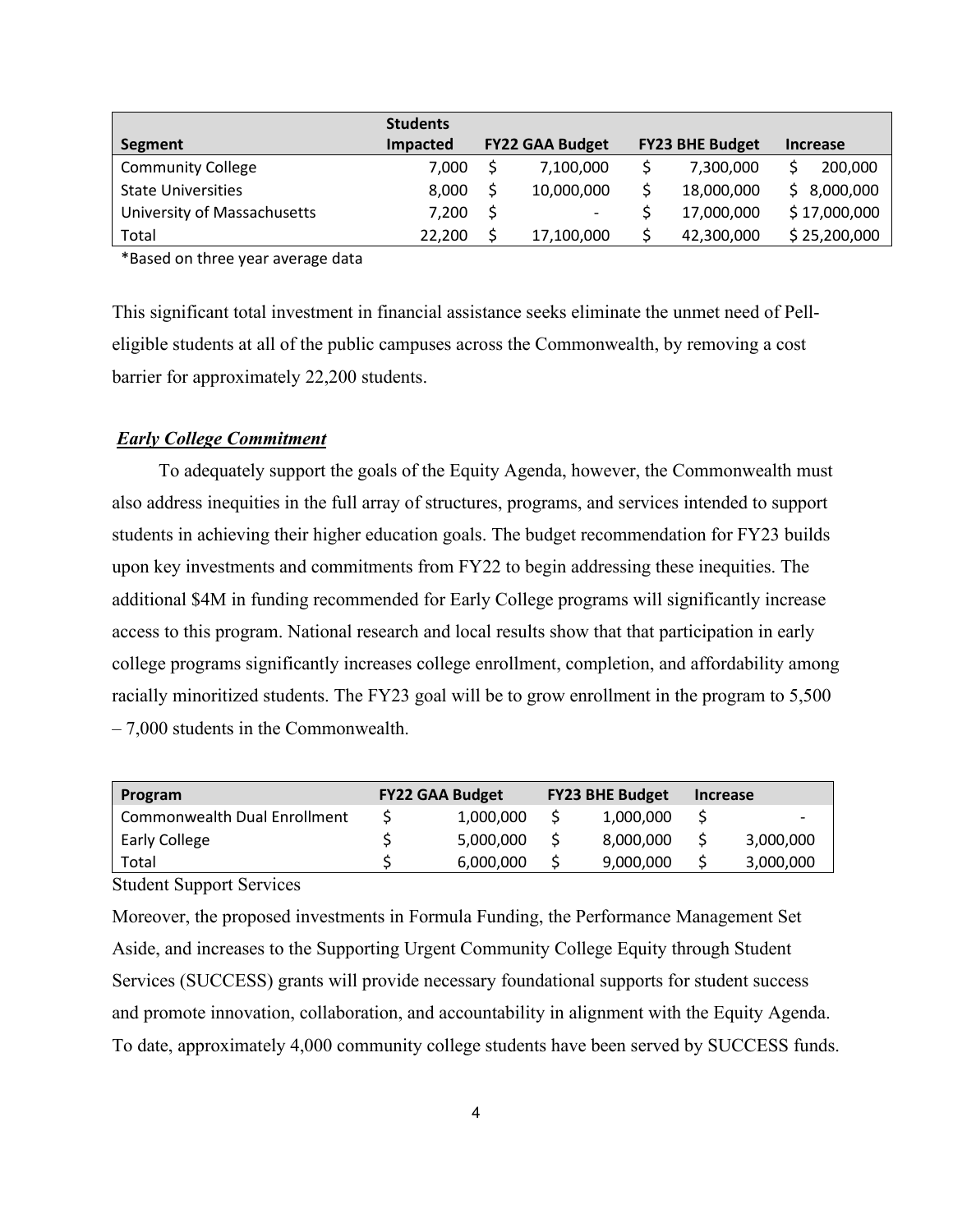| Program               | <b>FY22 GAA Budget</b> |            | <b>FY23 BHE Budget</b> |            | <b>Increase</b> |           |
|-----------------------|------------------------|------------|------------------------|------------|-----------------|-----------|
| <b>SUCCESS Grants</b> |                        | 10,500,000 |                        | 14,000,000 |                 | 3,500,000 |

Other increases over FY22 levels are essential to support adequate staffing at the DHE, as well as the non-discretionary costs of the employer contributions for dental coverage. Lastly, the FY23 budget recommendation for the State Universities and Community Colleges includes full funding of the state share of collective bargaining costs for both the State Universities and Community Colleges and the anticipated allocations of formula funding appropriated in FY22. These amounts are critical to ensuring greater affordability as any unfunded costs are passed on to students through higher fees. In total, the FY23 budget recommendation for higher education, including State University and Community College appropriations, represents an increase of approximately \$45 million over FY22.

#### *Administration*

#### **DHE Administration** (7066-0000)

| FY23 Request:                | \$5,603,287 |
|------------------------------|-------------|
| FY22 GAA Budget: \$5,453,287 |             |

This line-item is the Department of Higher Education's main administrative account. In addition to providing for the cost of living salary adjustments for DHE staff, the funding recommended for FY23 includes \$1M for State University internships and \$1.6M for the TRAIN grant program for Community Colleges, which are level-funded from FY22.

#### **College Health and Welfare Account (**7520-0424) FY23 Request:\$6,529,017

FY22 GAA Budget: \$6,529,017

Funding in this account supports the employer contribution for dental benefits for union and nonunion employees at the Community Colleges and State Universities. The budget reflects mandatory contributions based on currently negotiated contracts and projected FTE levels. The DHE recommends full funding to support the total projected costs for all covered employees.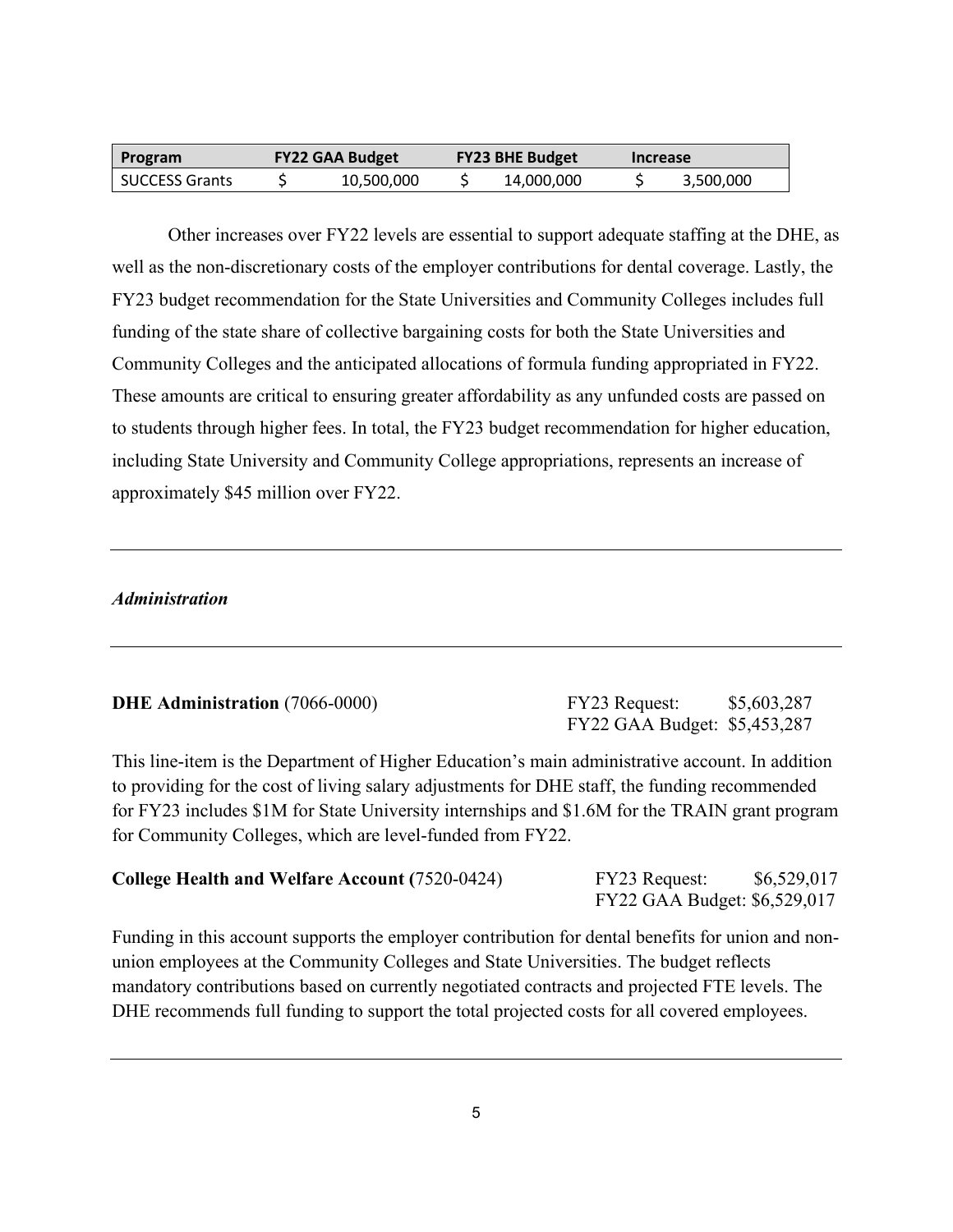#### *Financial Aid*

#### **Massachusetts State Scholarship (7070-0065)** FY23 Request: \$161,893,300

## FY22 GAA Budget: \$130,500,000

The DHE proposes an increase of \$25.2 million to support the expansion of need-based financial assistance to Pell-eligible students attending State Universities and UMass. This increase would enable the expansion of the MassGrant Plus program, which seeks to address the unmet need for Pell-eligible students' direct costs, including tuition, fees, books and supplies, after accounting for all non-loan public aid and expected family contribution. The proposed increase for FY23 would expand MassGrant Plus to 15,200 full-time Pell-eligible students who are not currently provided adequate resources to afford the cost of a four-year degree. Expansion of the MassGrant Plus program furthers the goal of the Equity Agenda by removing cost-prohibitive barriers to attending public higher education institutions for minoritized students and aids in the goal of improving overall postsecondary attainment in the Commonwealth. The additional proposed increase includes continuing costs for two new pilots, the Public College and University Emergency Grant (\$3.5M) Fund and the Completion Incentive Grant (\$2M), as well as approximately \$693K in funds carried from the prior year.

**\_\_\_\_\_\_\_\_\_\_\_\_\_\_\_\_\_\_\_\_\_\_\_\_\_\_\_\_\_\_\_\_\_\_\_\_\_\_\_\_\_\_\_\_\_\_\_\_\_\_\_\_\_\_\_\_\_\_\_\_\_\_\_\_\_\_\_\_\_\_\_\_\_\_\_\_\_\_**

| Foster Child Grant $(7066-0016)$ | FY23 Request:                | \$1,485,000 |
|----------------------------------|------------------------------|-------------|
|                                  | FY22 GAA Budget: \$1,485,000 |             |

The Foster Child Grant program provides last dollar grant assistance to identified students in foster care programs overseen by the Department of Children and Families (DCF) to support their educational costs at participating public higher education institutions. The recommended increase in funding will support the projected student need for FY23 based on enrollment, utilization, and cost.

| <b>Foster and Adopted Child Fee Waiver (7066-0021)</b> | FY23 Request:                | \$7,294,911 |
|--------------------------------------------------------|------------------------------|-------------|
|                                                        | FY22 GAA Budget: \$7,294,911 |             |

The Foster Care and Adopted Fee Aid Waiver program provides up to 100% resident tuition and fee assistance at participating public higher education institutions to students under the age of 24 who were previously in the custody of the Department of Children and Families (DCF) or had been adopted by a Massachusetts state employee or eligible state resident. The recommended appropriation will fully fund the projected cost of this entitlement program in FY23.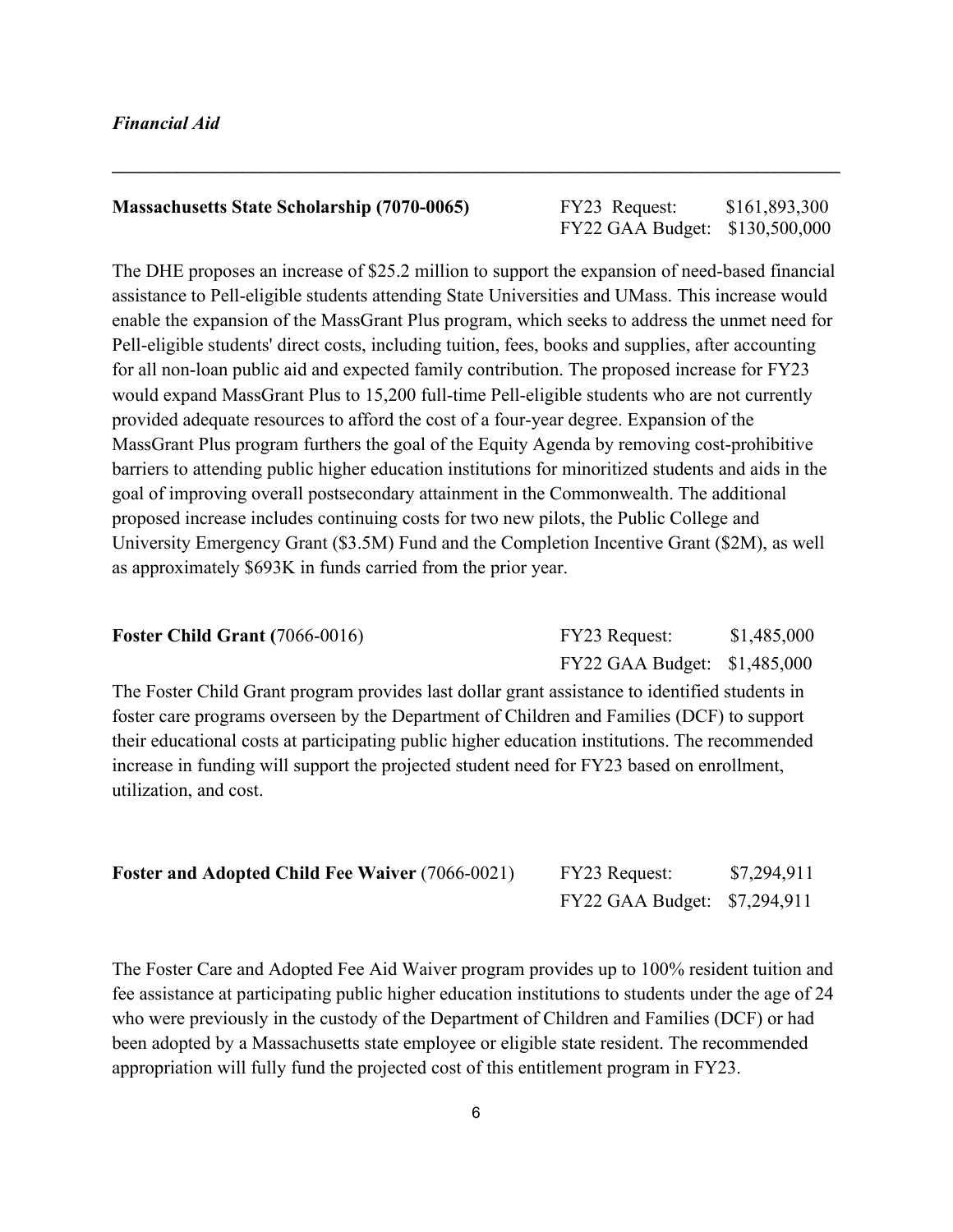| <b>High Demand Scholarships (7070-0066)</b>                                                     | FY23 Request:<br>FY22 GAA Budget: | \$2,000,000<br>\$2,000,000 |  |
|-------------------------------------------------------------------------------------------------|-----------------------------------|----------------------------|--|
| This line-item supports scholarships to students at the Community Colleges, State Universities, |                                   |                            |  |
| and UMass who are pursuing a program deemed a high demand profession, such as those in          |                                   |                            |  |
| STEM and health care fields. Funding increased by \$1M in this program for FY22, and the DHE    |                                   |                            |  |

**\_\_\_\_\_\_\_\_\_\_\_\_\_\_\_\_\_\_\_\_\_\_\_\_\_\_\_\_\_\_\_\_\_\_\_\_\_\_\_\_\_\_\_\_\_\_\_\_\_\_\_\_\_\_\_\_\_\_\_\_\_\_\_\_\_\_\_\_\_\_\_\_\_\_\_\_\_\_**

is recommending that this targeted scholarship program be level-funded for FY23.

#### *Student Pathways and Supports*

**STEM Starter Academies** (7066-0036) **FY23 Request:** \$4,750,000

FY22 GAA Budget: \$4,750,000

Massachusetts initiated the STEM Starter Academy in the FY2014 GAA to support campus programs designed to engage, recruit, retain and graduate significantly more students in STEM fields, particularly students from under-resourced communities. Over seven years, SSA has served nearly 36,000 students who reflect the diversity of the community college population. Evaluations of SSA have found that the program engages a diverse population of students from groups minoritized on campuses and in the STEM workforce and promotes positive, equitable outcomes through the design and implementation of intentional support services. In addition, campus programs will be aligned with the competency expectations of employers which will allow students to pursue employment and progress to higher educational levels according to their needs and interests. The DHE is recommending a continuation of the FY22 funding level of \$4.75 million in FY23.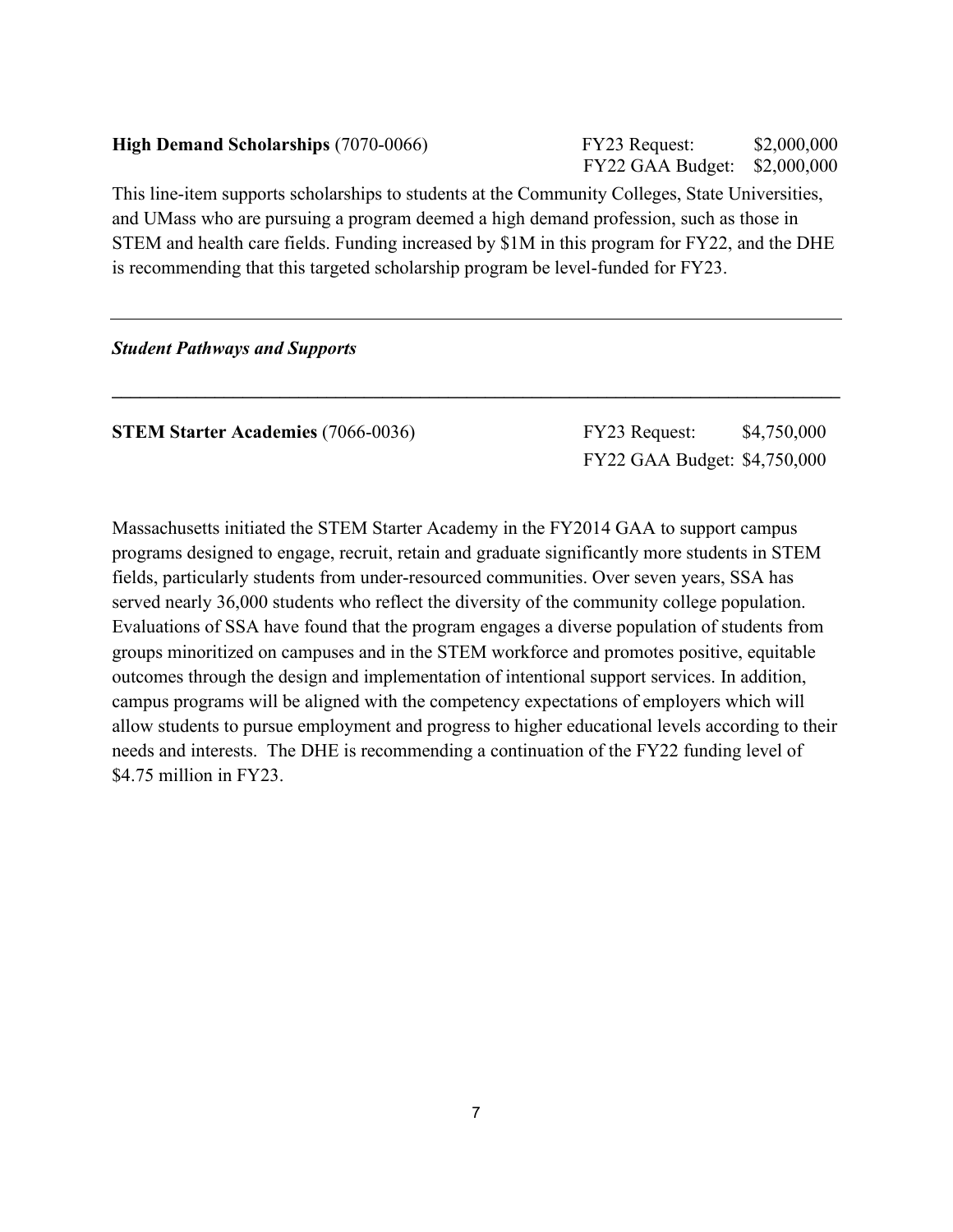The Commonwealth Dual Enrollment Program (CDEP) provides Massachusetts high school students opportunities to take free or reduced-cost college-level courses and earn credit simultaneously toward high school completion and future college degrees. Notably, this account's funding also enables participating campuses to expand early college experiences for racially minoritized, low-income students, first-generation students, and/or students interested in high-demand, STEM-related disciplines. With the growing demand, the proposed increase will ensure that Early College remains cost-free to participating high school students while also expanding the number of programs across the Commonwealth, in turn increasing the number of participating students.

| <b>Bridges to College</b> (7066-0040) | FY23 Request: | \$500,000 |
|---------------------------------------|---------------|-----------|
|                                       | FY22 Budget:  | \$550,000 |

The Bridges to College initiative, piloted in FY14, provides funding to qualified adult basic education providers for low-income and entry-level workers. The DHE is involved in planning and implementing this program and recommends funding to be maintained at \$500,000 for FY23.

| <b>Inclusive Concurrent Enrollment Program (7066-9600)</b> FY23 Request: |              | \$2,002,977 |
|--------------------------------------------------------------------------|--------------|-------------|
|                                                                          | FY22 Budget: | \$2,002,977 |

Funded by the Commonwealth since 2008, the Massachusetts Inclusive Concurrent Enrollment Initiative supports public high school students with intellectual disabilities, ages 18-22, who have not passed MCAS. The program provides opportunities for them to experience and contribute to the educational, career, and societal benefits of inclusive college courses (credit or non-credit). DHE supports 13 partnerships between colleges and universities and area public schools to include participating students in the development of academic, social, and functional skills and practice of career planning, vocational skill-building activities, and community-based integrated competitive employment opportunities. MAICEI is a nationally recognized model that transferred to the DHE in 2017. Level funding is recommended for FY23.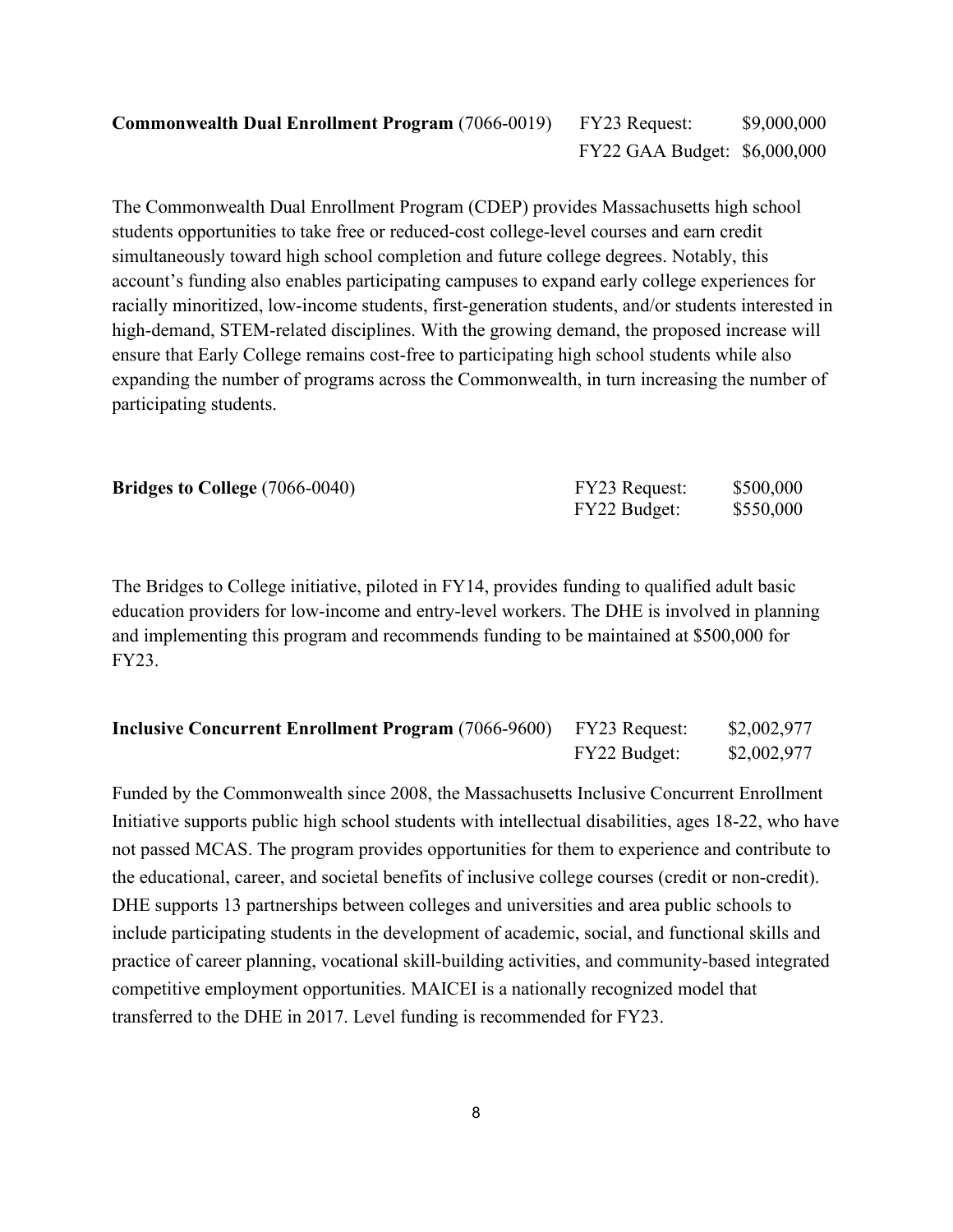Massachusetts created Community College Workforce Development Grants to develop public, community college-based training opportunities to promote workforce development, minimize the shortage of skilled workers, and raise economic opportunity through a matching incentive grant program. Grants ensure that each college has a full-time program administrator for workforce development activities focused on local employers. Level funding is recommended for this account in FY23.

| <b>SUCCESS Program (7100-4002)</b> | FY23 Request:                 | \$14,000,000 |
|------------------------------------|-------------------------------|--------------|
|                                    | FY22 GAA Budget: \$10,500,000 |              |

The majority of students of color who attend public a postsecondary institution enroll at one of the 15 community colleges. A community college education remains the most affordable option for students who seek a post-secondary credential. Our data show that these under-resourced institutions are unable to enroll and award degrees to students who are provided insufficient financial resources to pay for their education, which is why the DHE has proposed an increase in student financial aid in order address unmet need.

Our research also shows that completion rates vary considerably when disaggregated by race and geography, even after financial need is fully met. We know that proven student support models have contributed to higher degree completion rates. These strategies include investing in culturally sustainable wraparound support services, such as peer mentoring, academic skills workshops, transportation stipends, dependent care supports, as well as targeted academic, career, transfer, and scholarship advising. For FY21, the legislature funded a new program (SUCCESS) to help community colleges provide such supports to increase attainment, particularly among students of color. The Community Colleges predict serving between 8,000 to 11,000 students by the end of FY22, having already served almost 4,000 students to date. Efforts to increase student access to the necessary supports are an essential component of the Equity Agenda and crucial to increasing attainment rates.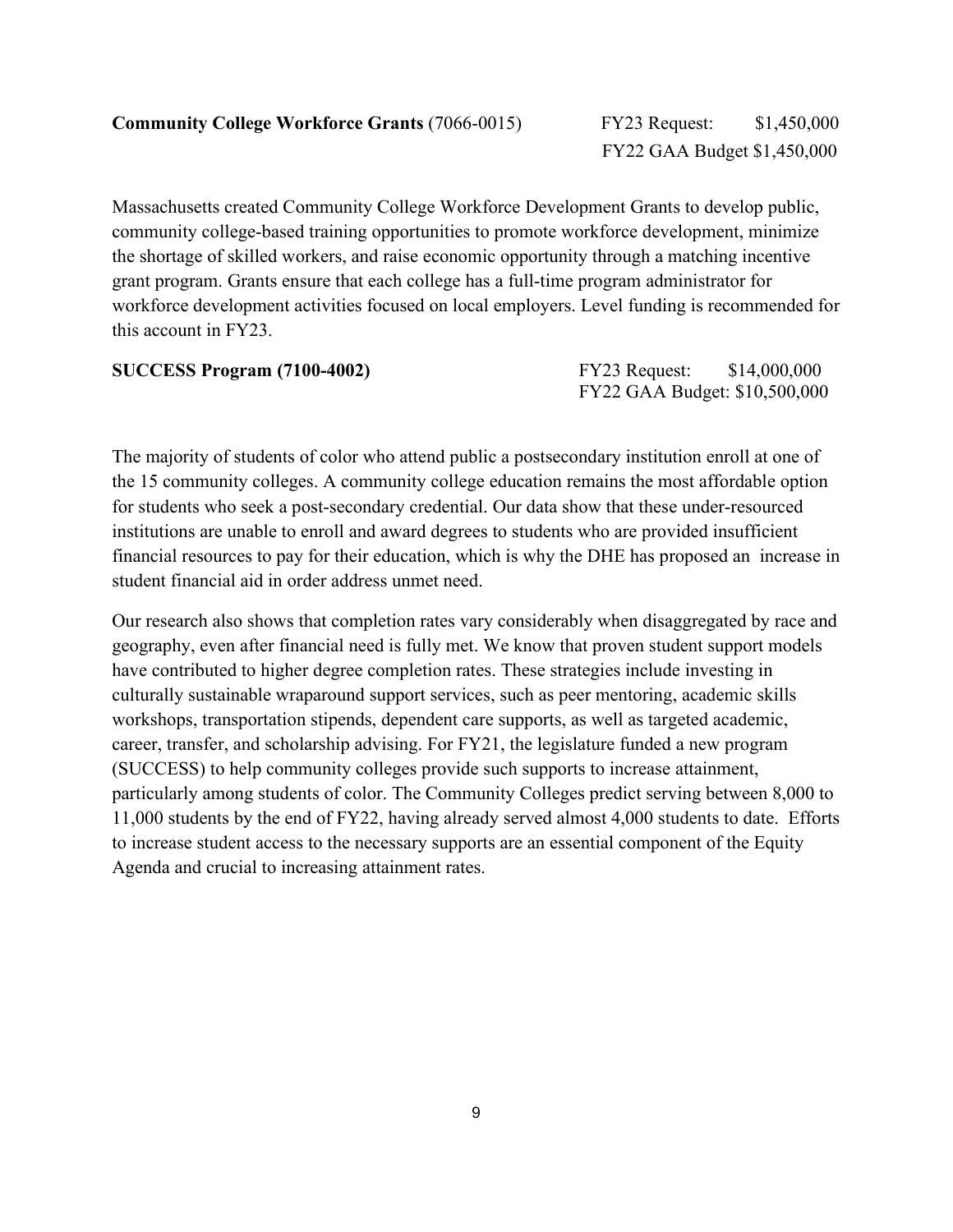#### *Performance, Innovation, and Accountability*

#### **Performance Management Set Aside** (7066-0025)FY23 Request: \$5,000,000

FY22 GAA Budget: \$2,552,157

The Performance Management Set Aside ("Higher Education Innovation Fund") is the primary funding mechanism for promoting best practices, innovative strategies, and cross-system collaboration to advance the Equity Agenda. It was funded at \$2.55 million in FY22, down nearly \$5 million from its peak of \$7.5 million in FY14. For FY23, the Department is seeking an increase of \$2.45 million (for a total of \$5 million) to build upon investments in several proven and promising practices, such as competency-based education; developmental education transformation; credit for prior learning; open educational resources; and "100 Males to College." The DHE is also recommending funding for the continued implementation of Tableau at scale to facilitate data-informed decision-making and more advanced use of data analytics and visualization tools, as well as campus climate surveys and other research to drive equity-minded policy-making, performance improvements, and accountability systemwide.

**\_\_\_\_\_\_\_\_\_\_\_\_\_\_\_\_\_\_\_\_\_\_\_\_\_\_\_\_\_\_\_\_\_\_\_\_\_\_\_\_\_\_\_\_\_\_\_\_\_\_\_\_\_\_\_\_\_\_\_\_\_\_\_\_\_\_\_\_\_\_\_\_\_\_\_\_\_\_**

**SU and CC Formula Funding The CO Formula Funding Results** FY23 Request: \$12,961,421 FY22 GAA Budget: \$12,106,133

The DHE is recommending an increase in the Formula Funding accounts of approximately 2% of base appropriations. Formula Funding was first introduced in FY13 and combined foundational supports and allocations based upon prior year performance. These accounts were funded at their peak at \$20 million and \$8 million for the Community Colleges and State Universities, respectively. For several fiscal years prior to FY22, The DHE had allocated the formula funding proportionately to each campus based upon their line-item appropriations from the prior year. The rationale for this is that at 1% of base appropriations, funding in the formula accounts is too low to trigger the formulas' performance-based portion. For FY22, the legislature appropriated over \$11M for formula funding, which signals a commitment to ensuring that both base funding and outcome-based funding are resourced at a sufficient level. The purpose is to incentivize performance and invest in foundational supports to improve educational outcomes for all students and address the most significant inequities that prevent students from earning a postsecondary credential. For FY23, the DHE is recommending maintenance funding from FY22. However, we must commit to reviewing and revising the funding formulas so that they reflect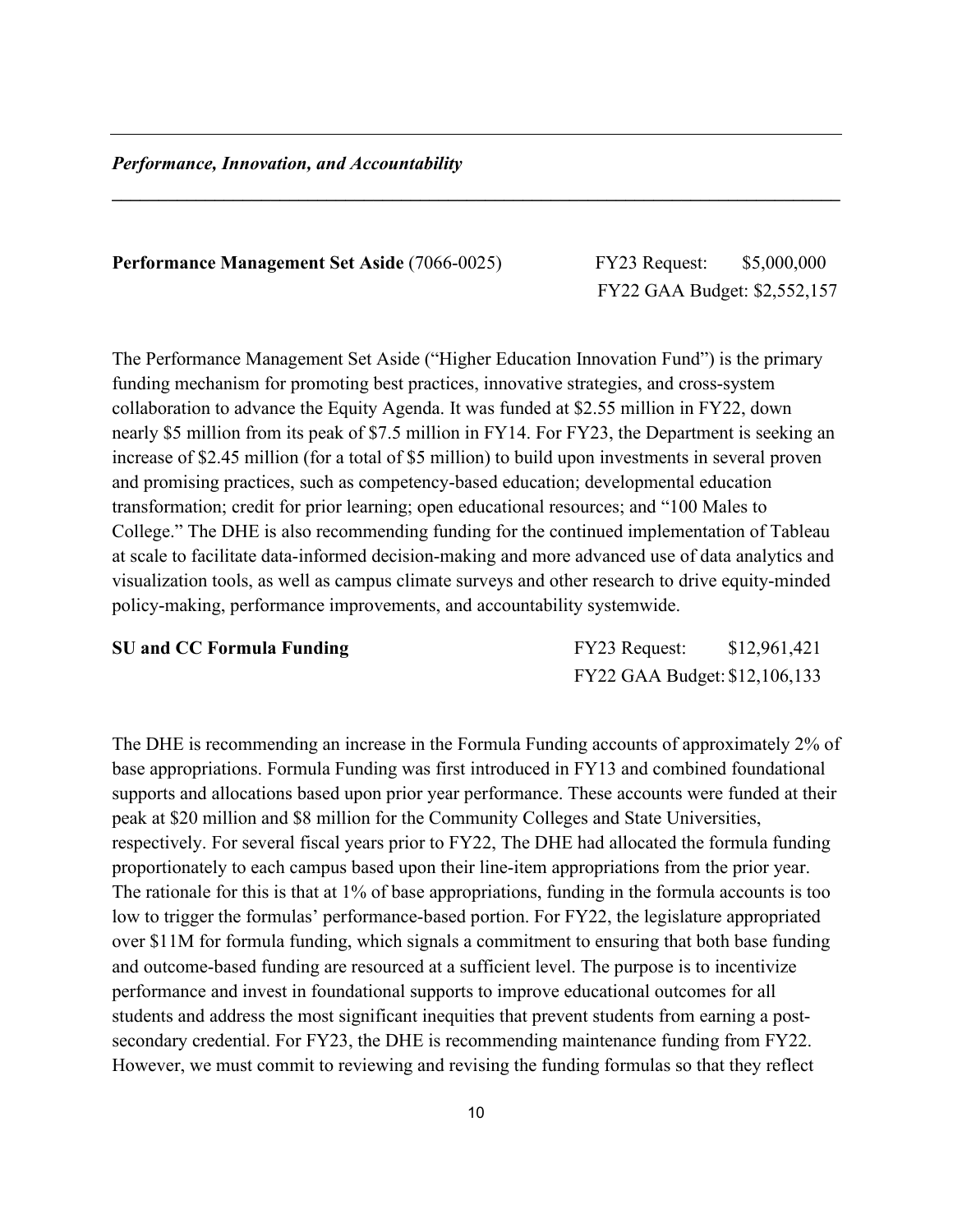not only the foundational resources needed to achieve desired outcomes but that the outcomebased portions of the formulas are more closely aligned with the DHE's revised performance indicators. Ultimately the goal of combining both adequate foundational supports with performance-based funding is to ensure that campuses have the tools they need to achieve statewide objectives and all students have the supports they need to succeed.

#### *Miscellaneous*

| <b>New England Board of Higher Education (7066-0009)</b> | <b>FY23 Request:</b> | \$368,250 |
|----------------------------------------------------------|----------------------|-----------|
|                                                          | FY22 Budget:         | \$368,250 |

*\_\_\_\_\_\_\_\_\_\_\_\_\_\_\_\_\_\_\_\_\_\_\_\_\_\_\_\_\_\_\_\_\_\_\_\_\_\_\_\_\_\_\_\_\_\_\_\_\_\_\_\_\_\_\_\_\_\_\_\_\_\_\_\_\_\_\_\_\_\_\_\_\_\_\_\_\_\_*

The New England Board of Higher Education (NEBHE) is a consortium of New England higher education executive offices that promote regional cooperation, programs that encourage the efficient use and sharing of educational resources, and best practices to assist the states in implementing important regional policies. The DHE is recommending level-funding for FY23.

| <b>Tufts Veterinary School (7077-0023)</b> | FY23 Request: \$5,500,000 |  |
|--------------------------------------------|---------------------------|--|
|                                            | FY22 Budget: \$5,500,000  |  |

The Commonwealth has made a long-term commitment to Tufts to support the Veterinary School in Grafton. Tufts provides reduced tuition for Massachusetts residents in return for this subsidy and undertakes bioterrorism research for the Commonwealth. The DHE is recommending level-funding for FY23.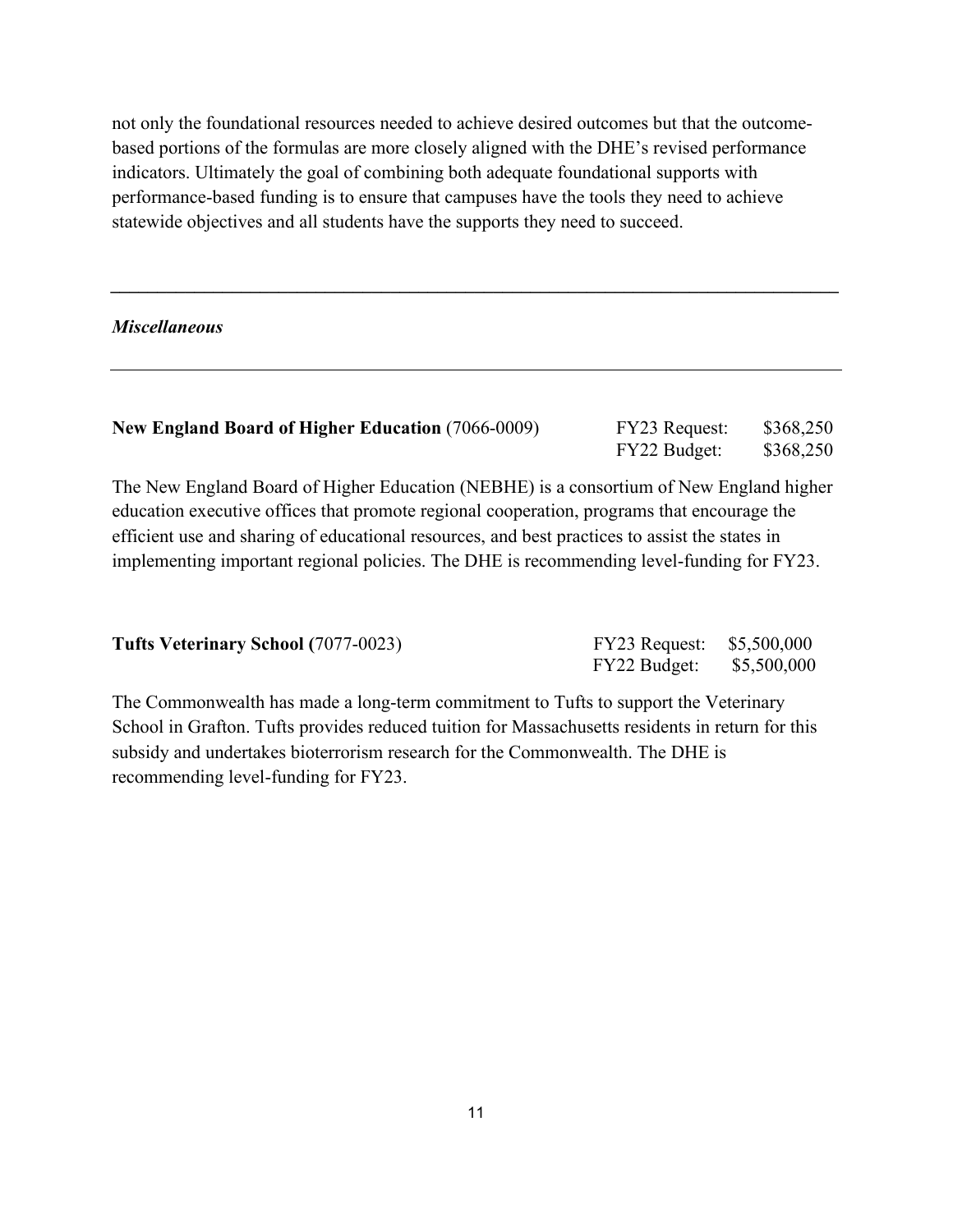#### **FY23 Budget Recommendation: Community Colleges and State Universities**

*See Appendix B for an individual campus summary of state appropriation levels.*

| <b>Community Colleges</b> | FY23 Request:                  | \$343,663,309 |
|---------------------------|--------------------------------|---------------|
|                           | FY22 GAA Budget: \$316,542,347 |               |

In FY23, the DHE recommends increasing the Community College line items by the value of the funding formula amounts from FY22 that are usually built into base appropriations the following year. The FY23 request includes anticipated estimated incremental collective bargaining increases.

| <b>State Universities</b> | <b>FY23 Request:</b> | \$336,685,691 |
|---------------------------|----------------------|---------------|
|                           | FY22 Budget:         | \$292,590,233 |

In FY23, the DHE recommends increasing the State University line items by the value of the funding formula amounts from FY22 that are usually built into base appropriations the following year. The FY23 request includes anticipated estimated incremental collective bargaining increases.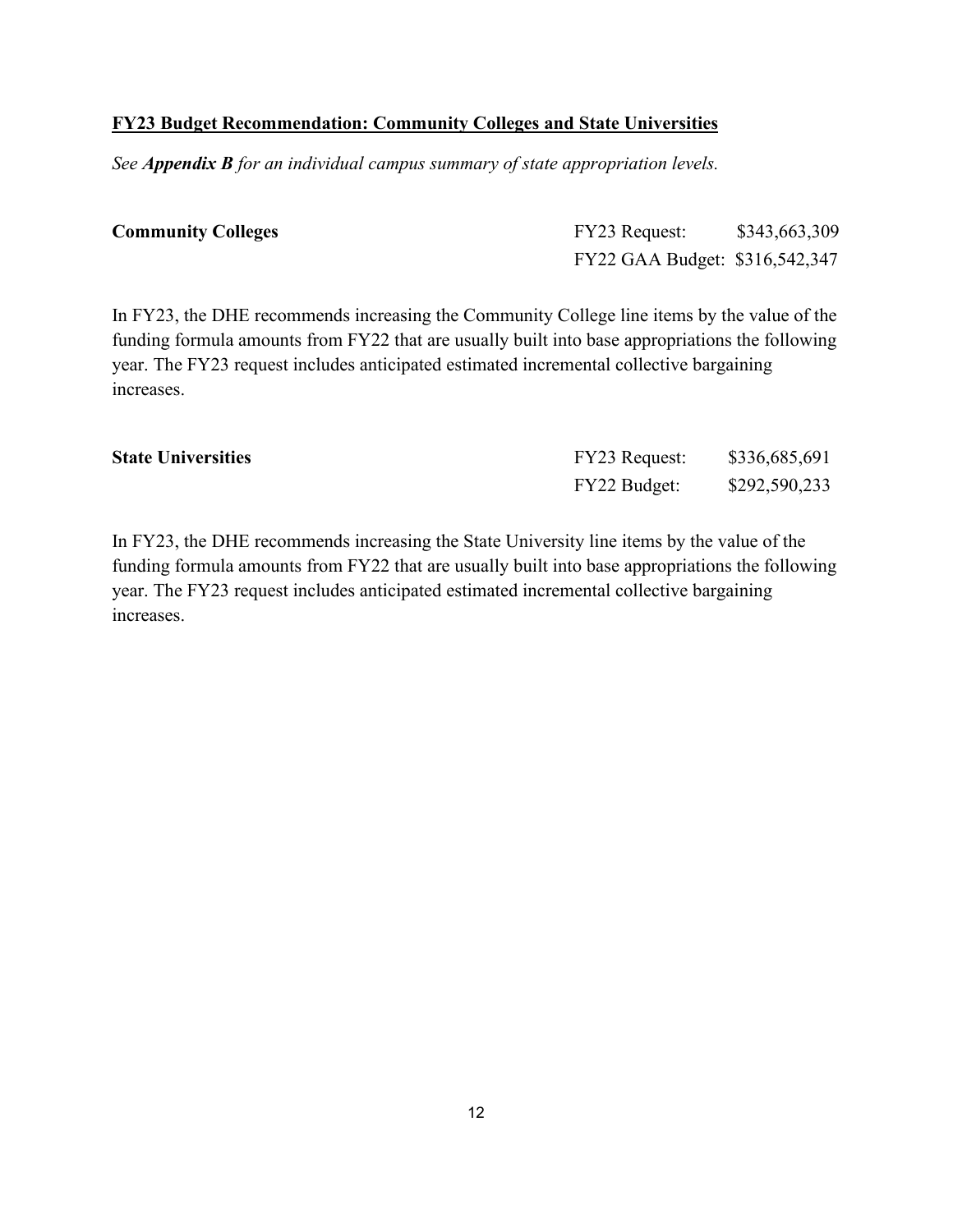### **Department of Higher Education FY23 Program Area FY20**

| <b>Program Area</b>                              |                                 | <b>FY20 Budget</b> |                                     | <b>FY21 Budget</b>                             |                                 | <b>FY22 BHE Budget</b> |  |  |
|--------------------------------------------------|---------------------------------|--------------------|-------------------------------------|------------------------------------------------|---------------------------------|------------------------|--|--|
| <b>Administration</b>                            |                                 |                    |                                     |                                                |                                 |                        |  |  |
| <b>DHE Administration</b>                        | $\zeta$                         | 4,937,171          | $\zeta$                             | 5,186,847                                      | \$                              | 5,229,397              |  |  |
| College Health and Welfare Fund (Dental) \$      |                                 | 5,317,214          | $\overline{\mathcal{S}}$            | 5,317,214                                      | \$                              | 6,529,017              |  |  |
| Subtotal:                                        | \$                              | 10,254,385         | $\overline{\mathsf{s}}$             | 10,504,061                                     | $\overline{\boldsymbol{\zeta}}$ | 11,758,414             |  |  |
| <b>Financial Aid</b>                             |                                 |                    |                                     |                                                |                                 |                        |  |  |
| Massachusetts State Scholarship                  | \$                              | 105,600,000        | \$                                  | 120,000,000                                    | \$                              | 146,000,000            |  |  |
| Foster and Adopted Child Fee Waiver              | $\overline{\xi}$                | 6,511,015          | \$                                  | 7,294,911                                      | \$                              | 7,294,911              |  |  |
| Foster Child Grant \$                            |                                 | 1,376,000          | $\overline{\xi}$                    | 1,485,000                                      | \$<br>$\overline{\xi}$          | 1,485,000              |  |  |
| <b>High Demand Scholarships</b>                  | \$                              | 500,000            |                                     | $\overline{\varsigma}$<br>1,500,000            |                                 | 1,500,000              |  |  |
| Subtotal:                                        | \$                              | 113,987,015        |                                     | $\overline{\boldsymbol{\zeta}}$<br>130,279,911 |                                 | 156,279,911            |  |  |
| <b>Pathways to College and Employment</b>        |                                 |                    |                                     |                                                |                                 |                        |  |  |
| <b>STEM Starter Academies</b>                    | \$                              | 4,750,000          | \$                                  | 4,750,000                                      | \$                              | 4,750,000              |  |  |
| Inclusive Concurrent Enrollment \$               |                                 | 2,002,977          | \$                                  | 2,002,977                                      | $\overline{\xi}$                | 2,002,977              |  |  |
| Commonwealth Dual Enrollment Program             | $\overline{\mathcal{S}}$        | 2,000,000          | $\overline{\xi}$                    | 3,000,000                                      | \$                              | 6,400,000              |  |  |
| <b>Bridges to College</b>                        | $\overline{\xi}$                | 500,000            | \$                                  | 500,000                                        | \$                              | 500,000                |  |  |
| <b>Community College Workforce Grants</b>        | $\overline{\xi}$                | 1,450,000          | $\overline{\xi}$                    | 1,450,000                                      | \$                              | 1,450,000              |  |  |
| SUCCESS                                          |                                 |                    | $\overline{\xi}$                    | 7,000,000                                      | \$                              | 7,000,000              |  |  |
| Subtotal:                                        | $\overline{\boldsymbol{s}}$     | 10,702,977         | $\overline{\boldsymbol{\zeta}}$     | 18,702,977                                     | $\overline{\boldsymbol{\zeta}}$ | 22,102,977             |  |  |
| <b>Performance and Accountability</b>            |                                 |                    |                                     |                                                |                                 |                        |  |  |
| Performance Management Set Aside \$              |                                 | 2,552,157          | \$                                  | 2,552,157                                      | \$                              | 5,000,000              |  |  |
| State University Formula Funding \$              |                                 | 2,624,536          | $\overline{\mathcal{S}}$            | 5,469,870                                      | $\overline{\varsigma}$          | 5,725,486              |  |  |
| Community College Formula Funding                | $\zeta$                         | 2,862,397          | $\overline{\mathcal{S}}$            | 5,883,238                                      | \$                              | 6,177,419              |  |  |
| <b>PACE</b>                                      | $\overline{\varsigma}$          | 200,000            | $\overline{\xi}$                    | 300,000                                        | \$                              | 300,000                |  |  |
| Subtotal:                                        | $\overline{\boldsymbol{\zeta}}$ | 8,239,090          | $\overline{\boldsymbol{\varsigma}}$ | 14,205,265                                     | \$                              | 17,202,905             |  |  |
| <b>Miscellaneous</b>                             |                                 |                    |                                     |                                                |                                 |                        |  |  |
| New England Board of Higher Education            | \$                              | 368,250            | \$                                  | 368,250                                        | \$                              | 368,250                |  |  |
| <b>Tufts Veterinary School</b>                   | $\overline{\xi}$                | 5,500,000          | $\overline{\xi}$                    | 5,500,000                                      | $\overline{\xi}$                | 5,500,000              |  |  |
| Subtotal:                                        | $\overline{\boldsymbol{\zeta}}$ | 5,868,250          | \$                                  | 5,868,250                                      | \$                              | 5,868,250              |  |  |
| <b>DHE Line-item Total</b>                       | \$                              | 149,051,717        | \$                                  | 179,560,464                                    | \$                              | 213, 212, 457          |  |  |
| <b>Community Colleges and State Universities</b> |                                 |                    |                                     |                                                |                                 |                        |  |  |
| <b>Community Colleges</b>                        | \$                              | 293,686,944        | \$                                  | 308,870,954                                    | \$                              | 314,754,192            |  |  |
| <b>State Universities</b>                        | $\overline{\mathcal{S}}$        | 274,143,409        | \$                                  | 286,274,293                                    | \$                              | 291,744,163            |  |  |
| Subtotal:                                        | \$                              | 567,830,353        | \$                                  | 595,145,247                                    | \$                              | 606,498,355            |  |  |
| <b>DHE Total</b>                                 | \$                              | 716,882,070        | \$                                  | 774,705,711                                    | \$                              | 819,710,812            |  |  |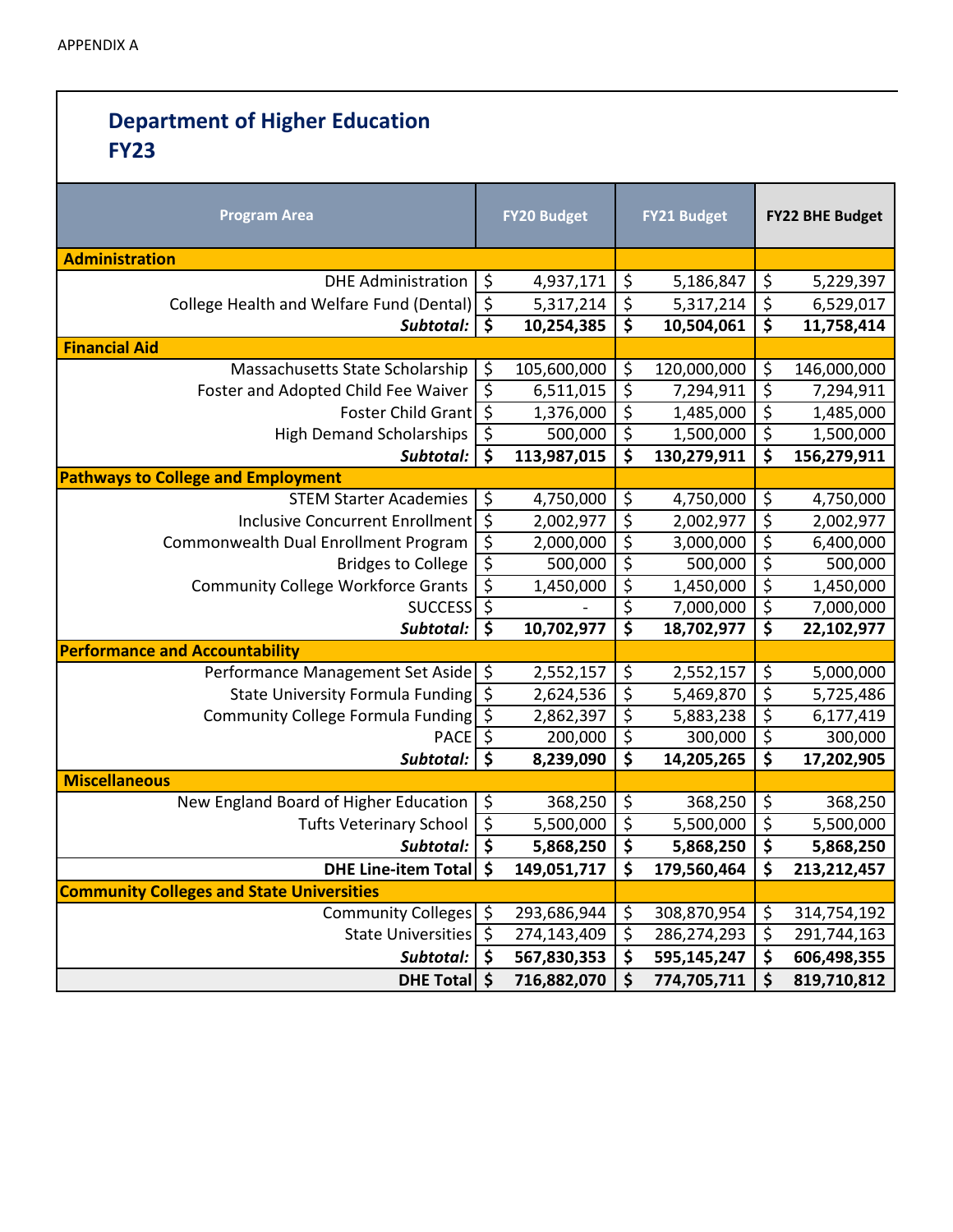| Line-Item | <b>Community College Campus</b>                           |                                 | <b>FY22 Appropriation</b> |                  | <b>FY22 Formula</b><br><b>Funding</b> |                        | <b>CBA Est. Cost</b><br><b>FY21</b> |
|-----------|-----------------------------------------------------------|---------------------------------|---------------------------|------------------|---------------------------------------|------------------------|-------------------------------------|
| 7502-0100 | <b>Berkshire Community College</b>                        | \$                              | 12,377,077                | \$               | 259,952                               | \$                     | 57,862                              |
| 7503-0100 | <b>Bristol Community College</b>                          | \$                              | 24,649,517                | \$               | 512,287                               | \$                     | 164,776                             |
| 7504-0100 | Cape Cod Community College                                | \$                              | 13,936,494                | \$               | 250,804                               | $\zeta$                | 93,662                              |
| 7505-0100 | <b>Greenfield Community College</b>                       | \$                              | 11,920,787                | \$               | 272,630                               | $\zeta$                | 74,286                              |
| 7506-0100 | <b>Holyoke Community College</b>                          | \$                              | 23,207,079                | $\overline{\xi}$ | 383,822                               | $\overline{\varsigma}$ | 137,230                             |
| 7507-0100 | Massachusetts Bay Community College                       | \$                              | 18,136,472                | \$               | 380,935                               | $\zeta$                | 86,016                              |
| 7508-0100 | <b>Massasoit Community College</b>                        | \$                              | 24,474,243                | \$               | 437,035                               | $\boldsymbol{\zeta}$   | 178,371                             |
| 7509-0100 | Mt. Wachusett Community College                           | \$                              | 16,717,137                | \$               | 376,415                               | $\zeta$                | 110,031                             |
| 7509-0101 | Mt. Wachusett CC - Brewer Center For Civic Learning       | \$                              | 150,000                   | \$               |                                       |                        |                                     |
| 7510-0100 | Northern Essex Community College                          | \$                              | 22,385,471                | $\zeta$          | 425,815                               | \$                     | 128,547                             |
| 7511-0100 | North Shore Community College                             | \$                              | 24,600,186                | \$               | 474,976                               | \$                     | 167,429                             |
| 7512-0100 | Quinsigamond Community College                            | $\overline{\boldsymbol{\zeta}}$ | 24,375,528                | $\overline{\xi}$ | 575,780                               | $\overline{\xi}$       | 147,243                             |
| 7514-0100 | Springfield Technical Community College                   | \$                              | 28,400,449                | \$               | 451,628                               | \$                     | 134,444                             |
| 7515-0100 | <b>Roxbury Community College</b>                          | \$                              | 12,164,754                | \$               | 288,013                               | \$                     | 59,498                              |
| 7515-0120 | Reggie Lewis Track & Athletic                             | \$                              | 925,000                   | $\overline{\xi}$ |                                       |                        |                                     |
| 7515-0121 | Reggie Lewis Track and Athletic Center Retained Revenue   | \$                              | 529,843                   | \$               |                                       |                        |                                     |
| 7516-0100 | Middlesex Community College                               | \$                              | 26,833,284                | \$               | 504,975                               | \$                     | 126,393                             |
| 7518-0100 | <b>Bunker Hill Community College</b>                      | \$                              | 30,759,026                | \$               | 676,794                               | $\zeta$                | 219,592                             |
|           |                                                           |                                 |                           |                  |                                       |                        |                                     |
|           | <b>Community College Total:</b>                           | $\mathsf{\hat{S}}$              | 316,542,347               | \$               | 6,271,863                             | \$                     | 1,885,379                           |
|           |                                                           |                                 |                           |                  |                                       |                        |                                     |
|           |                                                           |                                 |                           |                  |                                       |                        |                                     |
| Line-Item | <b>State University Campus</b>                            |                                 | <b>FY22 Appropriation</b> |                  | <b>FY22 Formula</b><br><b>Funding</b> |                        | <b>CBA Est. Cost</b><br><b>FY21</b> |
| 7109-0100 | <b>Bridgewater State University</b>                       | \$                              | 52,628,005.00             | \$               | 1,030,063                             | $\zeta$                | 1,243,702                           |
| 7110-0100 | <b>Fitchburg State University</b>                         | \$                              | 33,771,458.00             | \$               | 612,179                               | $\zeta$                | 807,330                             |
| 7112-0100 | Framingham State University                               | \$                              | 33,193,587.00             | $\zeta$          | 691,635                               | \$                     | 791,465                             |
| 7113-0100 | Massachusetts College of Liberal Arts                     | \$                              | 18,734,535.00             | $\overline{\xi}$ | 405,568                               | $\overline{\varsigma}$ | 428,989                             |
| 7113-0101 | Gallery 51 at the Berkshire Cultural Resource Center(1CN) | \$                              | 50,000.00                 | \$               |                                       |                        |                                     |
| 7114-0100 | Salem State University                                    | \$                              | 51,050,658.00             | \$               | 924,413                               | \$                     | 1,220,423                           |
| 7114-0101 | Frederick E. Berry Institute at Salem State               | \$                              | 200,000.00                | \$               | $\overline{a}$                        |                        |                                     |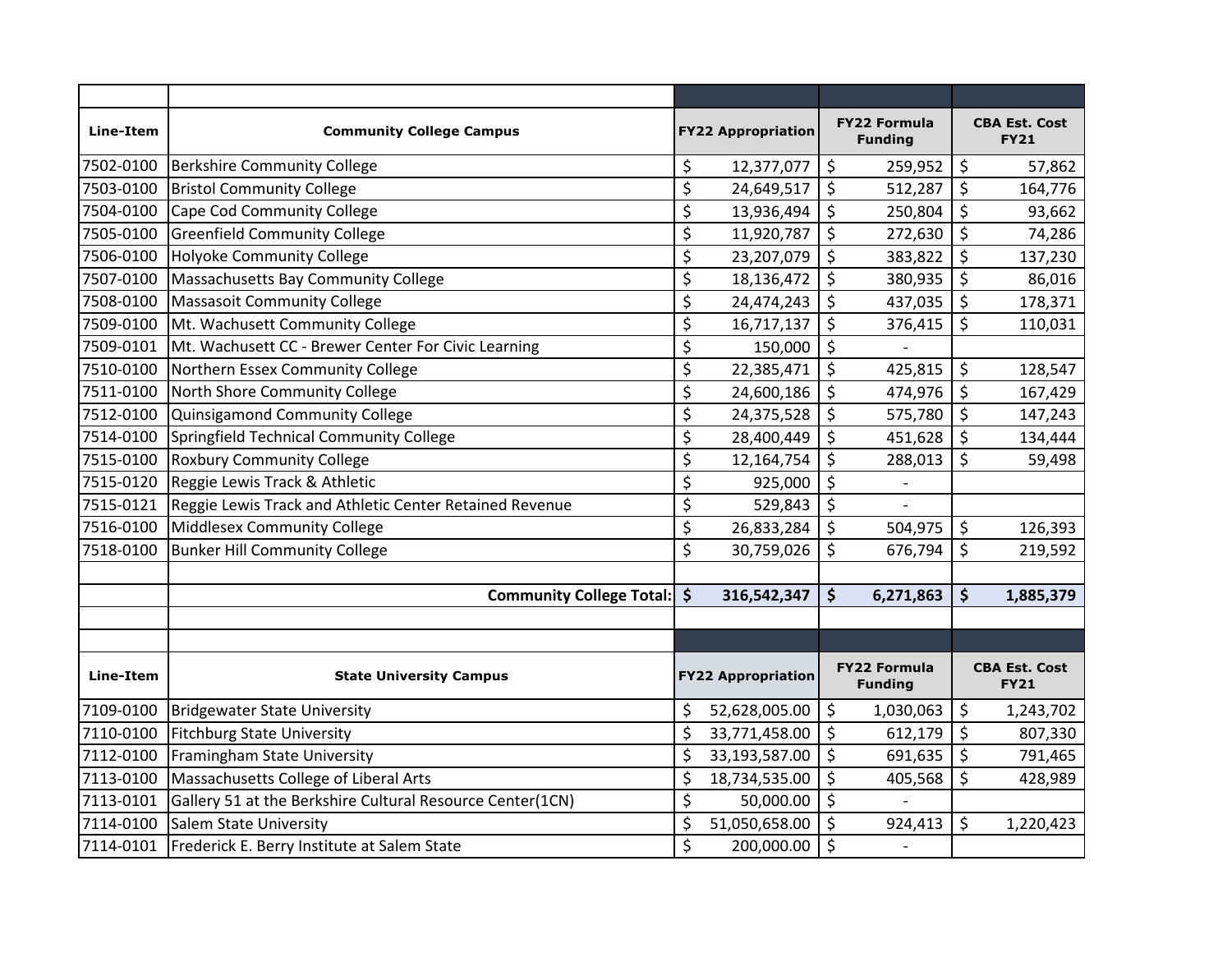| 7115-0100 | <b>Westfield State University</b>                   | 31,621,476.00     | $670,396$ \$        | 753,717      |
|-----------|-----------------------------------------------------|-------------------|---------------------|--------------|
| 7116-0100 | <b>Worcester State University</b>                   | 31,201,398.00     | 698,207             | 741,043      |
| 7117-0100 | Massachusetts College of Art and Design             | 20,783,873.00     | $395,351$   \$      | 496,429      |
| 7118-0100 | Massachusetts Maritime Academy                      | 19,355,243.00   9 | $406,458$ $\mid$ \$ | 449,718      |
|           |                                                     |                   |                     |              |
|           | <b>State University Total:</b>                      | \$292,590,233.00  | 5,834,270.00        | 6,932,815.54 |
|           |                                                     |                   |                     |              |
|           | Community College and State University Totals:   \$ | 609,132,580       | 12,106,133          | 8,818,194    |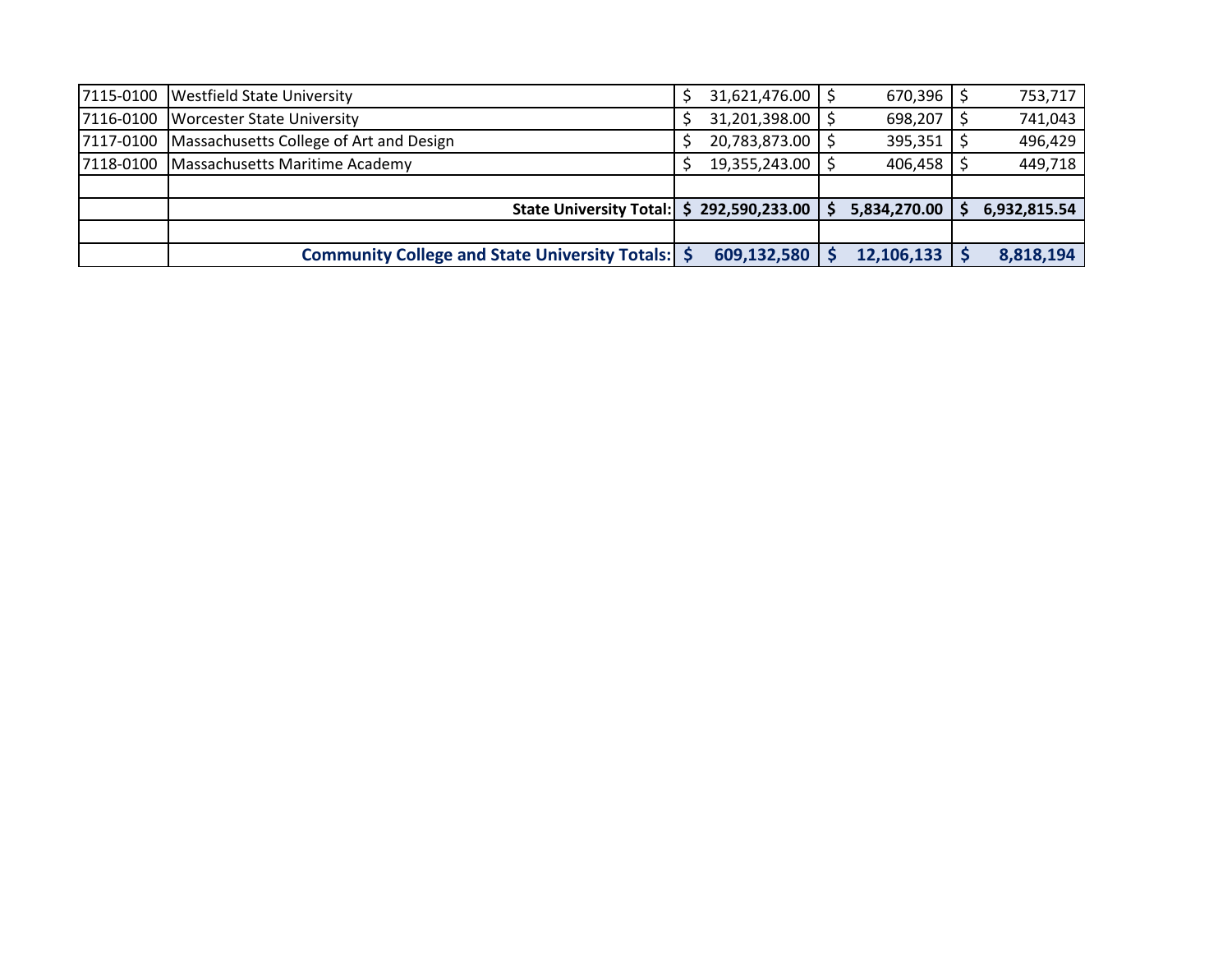| <b>CBA Est. Cost FY22</b>           | <b>CBA Est. Cost FY23</b> | <b>FY23 Appropriation</b><br>Est.          | <b>FY23 Funding</b><br>Formula Est. |
|-------------------------------------|---------------------------|--------------------------------------------|-------------------------------------|
| \$                                  | $\zeta$                   | \$                                         | $\zeta$                             |
| 248,996                             | 416,812                   | 13,360,699                                 | 258,878                             |
| \$                                  | \$                        | \$                                         | \$                                  |
| 621,499                             | 1,026,626                 | 26,974,704                                 | 518,962                             |
| $\overline{\xi}$                    | \$                        | \$                                         | $\overline{\xi}$                    |
| 332,329                             | 545,210                   | 15,158,498                                 | 292,266                             |
| $\overline{\boldsymbol{\xi}}$       | \$                        | \$                                         | \$                                  |
| 265,085                             | 435,176                   | 12,967,964                                 | 250,656                             |
| \$                                  | $\overline{\xi}$          | $\overline{\xi}$                           | $\overline{\xi}$                    |
| 537,005                             | 890,528                   | 25,155,664                                 | 485,303                             |
| $\overline{\xi}$                    | $\overline{\mathcal{S}}$  | \$                                         | $\overline{\xi}$                    |
| 333,373                             | 552,284                   | 19,489,080                                 | 378,736                             |
| \$                                  | \$                        | \$                                         | \$                                  |
| 614,539                             | 1,004,702                 | 26,708,890                                 | 514,084                             |
| \$                                  | \$                        | $\overline{\boldsymbol{\zeta}}$            | \$                                  |
| 401,075                             | 660,021                   | 18,264,679                                 | 352,093                             |
|                                     |                           | $\overline{\boldsymbol{\zeta}}$<br>150,000 |                                     |
| \$                                  | \$                        | \$                                         | \$                                  |
| 487,456                             | 805,672                   | 24,232,961                                 | 468,546                             |
| $\overline{\boldsymbol{\varsigma}}$ | $\overline{\xi}$          | \$                                         | $\overline{\xi}$                    |
| 607,895                             | 999,927                   | 26,850,413                                 | 517,010                             |
| $\overline{\xi}$                    | $\overline{\mathcal{S}}$  | $\overline{\mathsf{S}}$                    | $\overline{\xi}$                    |
| 616,778                             | 1,029,820                 | 26,745,150                                 | 514,307                             |
| $\overline{\xi}$                    | \$                        | \$                                         | \$                                  |
| 546,467                             | 909,734                   | 30,442,723                                 | 590,660                             |
| $\overline{\xi}$                    | \$                        | \$                                         | $\overline{\xi}$                    |
| 209,473                             | 343,345                   | 13,065,083                                 | 254,435                             |
|                                     |                           | $\overline{\xi}$<br>925,000                |                                     |
|                                     |                           | $\overline{\xi}$<br>529,843                |                                     |
| \$                                  | \$                        | \$                                         | \$                                  |
| 516,182                             | 859,721                   | 28,840,555                                 | 559,617                             |
| $\overline{\boldsymbol{\varsigma}}$ | $\zeta$                   | \$                                         | $\overline{\xi}$                    |
| 810,444                             | 1,335,547                 | 33,801,403                                 | 649,317                             |
|                                     |                           |                                            |                                     |
| \$                                  | \$                        | \$                                         | $\frac{1}{2}$                       |
| 7,148,596                           | 11,815,124                | 343,663,309                                | 6,604,867                           |
|                                     |                           |                                            |                                     |
|                                     |                           |                                            |                                     |
| <b>CBA Est. Cost FY22</b>           | <b>CBA Est. Cost FY23</b> | <b>FY23 Appropriation</b><br>Est.          | <b>FY23 Funding</b><br>Formula Est. |
| 2,281,952                           | \$                        | \$                                         | \$                                  |
| <u>\$</u>                           | 3,338,154                 | 60,521,876                                 | 1,143,674                           |
| \$                                  | \$                        | \$                                         | \$                                  |
| 1,481,294                           | 2,166,911                 | 38,839,171                                 | 733,445                             |
| $\overline{\xi}$                    | \$                        | \$                                         | \$                                  |
| 1,452,185                           | 2,124,329                 | 38,253,201                                 | 722,577                             |
| $\overline{\xi}$                    | \$                        | \$                                         | $\overline{\xi}$                    |
| 787,111                             | 1,151,425                 | 21,507,628                                 | 407,124                             |
|                                     |                           | $\overline{\xi}$<br>50,000                 |                                     |
| \$                                  | \$                        | $\overline{\boldsymbol{\zeta}}$            | \$                                  |
| 2,239,240                           | 3,275,673                 | 58,710,407                                 | 1,108,695                           |
|                                     |                           | $\overline{\mathsf{S}}$<br>200,000         |                                     |